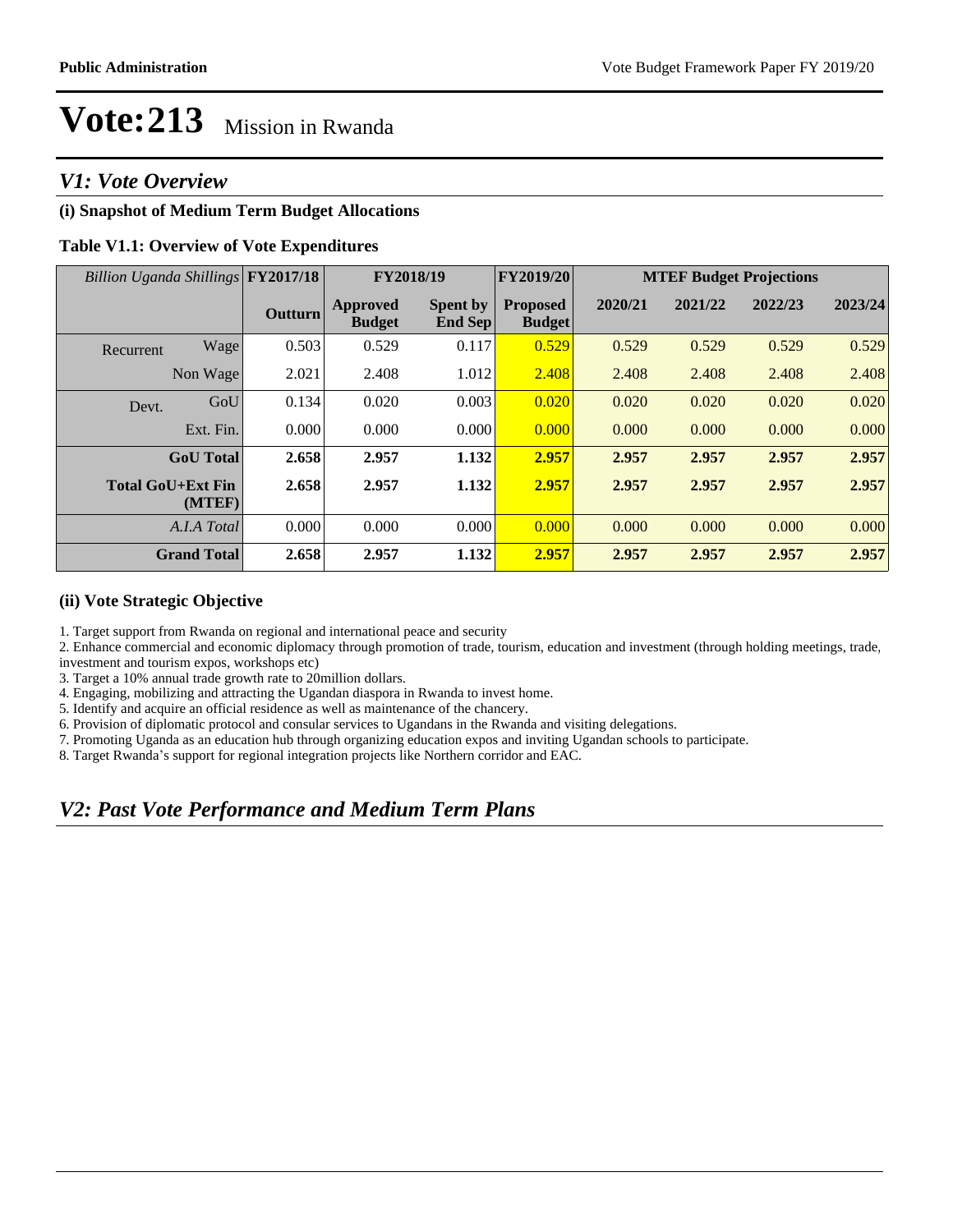#### **Performance for Previous Year FY 2017/18**

1 -Attended and participated in activities to mark the 24th Commemoration of the Genocide against the Tutsi. Attendance to this particular function enhances Uganda/Rwanda bilateral relations as we reflect on both countries long standing ties.

2 Organized a farewell dinner in honor of the outgoing High Commissioner of Tanzania to Rwanda. This strengthens cooperation between Uganda and Tanzania and helps to rally support of Tanzania to Uganda¶s regional and global initiatives.

3 Attended a briefing by the Ministry of Foreign Affairs of the Republic of Rwanda to the diplomatic community. The High Commissioners and Ambassadors were given chance to air out their discontent on the operations in Rwanda and these were in line with security checkups, tax

exemptions, and treatment of East African citizens among others. This will give rise to better relations between Rwanda and sending states. 4 Organized the June African Diplomatic Club (ADC) meeting which brings together a team of about 40 diplomats from 15 African Missions in Rwanda. The meetings rotate to Missions on a monthly basis and the hosting Mission gets chance of showcasing the potentials of the country in a bid to lure tourism and trade.

5 Participated in the tripartite round table dialogue between Partner States of Uganda, Rwanda and DRC which took place in Musanze, Northern Province of Rwanda. The discussions were geared towards making the Greater Virunga region more attractive to tourists

6 Participated in the Northern Corridor Integration Projects Summit in Nairobi in which the Mission achievement was a pronouncement that Katuna/Gatuna OSBP will be completed by June 30, 2019 thus boosting trade and tourism more between Uganda and Rwanda

7 Organized a technical workshop with Ministry of Finance officials who came to carry out capacity building in areas of participatory budget processes, effective execution of the budget, mandatory committees, reporting, roles of AO among other things.

8-Organized a meeting with the leaders of Uganda¶s diaspora in Rwanda. This meeting was crucial in identifying the challenges they face and how the High Commission can help them to better contribute to Uganda<sup>¶</sup>s economic development.

9 Financially supported 3 stranded Ugandans (2 females and 1 male) with transport back home. The man was robbed from Dar-es-Salam and found himself in Kigali by the support of a truck driver, one female was robbed from a bus park and another one was chased by relatives.

10 Facilitated 397 Ugandans in Rwanda to travel back home by issuing travel documents

11 Issued EATV, Single Entry and gratis visas, thus collecting worth of USD 6,900 in migration revenue.

12 -Bought and installed new AC and renovated the chancery water ways on the roof, drainage system and septic tanks

#### **Performance as of BFP FY 2018/19 (Performance as of BFP)**

Organized a trip to L. Mburo for diplomats and ambassadors accredited to Rwanda. The tour attracted nine countries and was graced by the State Minister of Tourism Hon. Kiwanda. The tour was a good exposure to diplomats of what Uganda has to offer and many pledged to explore more beyond L.Mburo.

• The Mission organized an exhibition of Uganda¶s culture and tourism in conjunction with UTB, UWA, Bunyonyi safaris during the famous Kwitizina function.

Organized a border meeting at Mirama Hills One Stop Border Post(OSBP) first to familiarize with a OSBP as well as establishing the challenges and paving a way forward in order to smoothen and enhance trade between the two countries

Organized a Uganda diaspora meeting in which both the executive of professionals and artisans together with zonal leaders attended and government programs and current security situation in Uganda was relayed to them. This helped to clear the misinformation among the diaspora

Mobilized and actively participated in a National Tree Planting campaign where 100 different species of trees were planted on Kabale Municipality streets with local leadership and citizens. This was an eye opener to the locals to support national campaign on environmental conservation.

Carried out HIV/AIDS sensitization to Ugandan diaspora in Rwanda where 80 men and women were informed of the Presidential

Presidential Fast Track Initiative Handbook was distributed to the audience.

Established collaboration with Uganda AIDS Commission which is crucial for the Mission operations in contribution to the 90-90-90 targets of UNAIDS by 2020.

Attended to 1300 consular inquiries and requests.

Collected USD 6000 to be remitted to the Consolidated Fun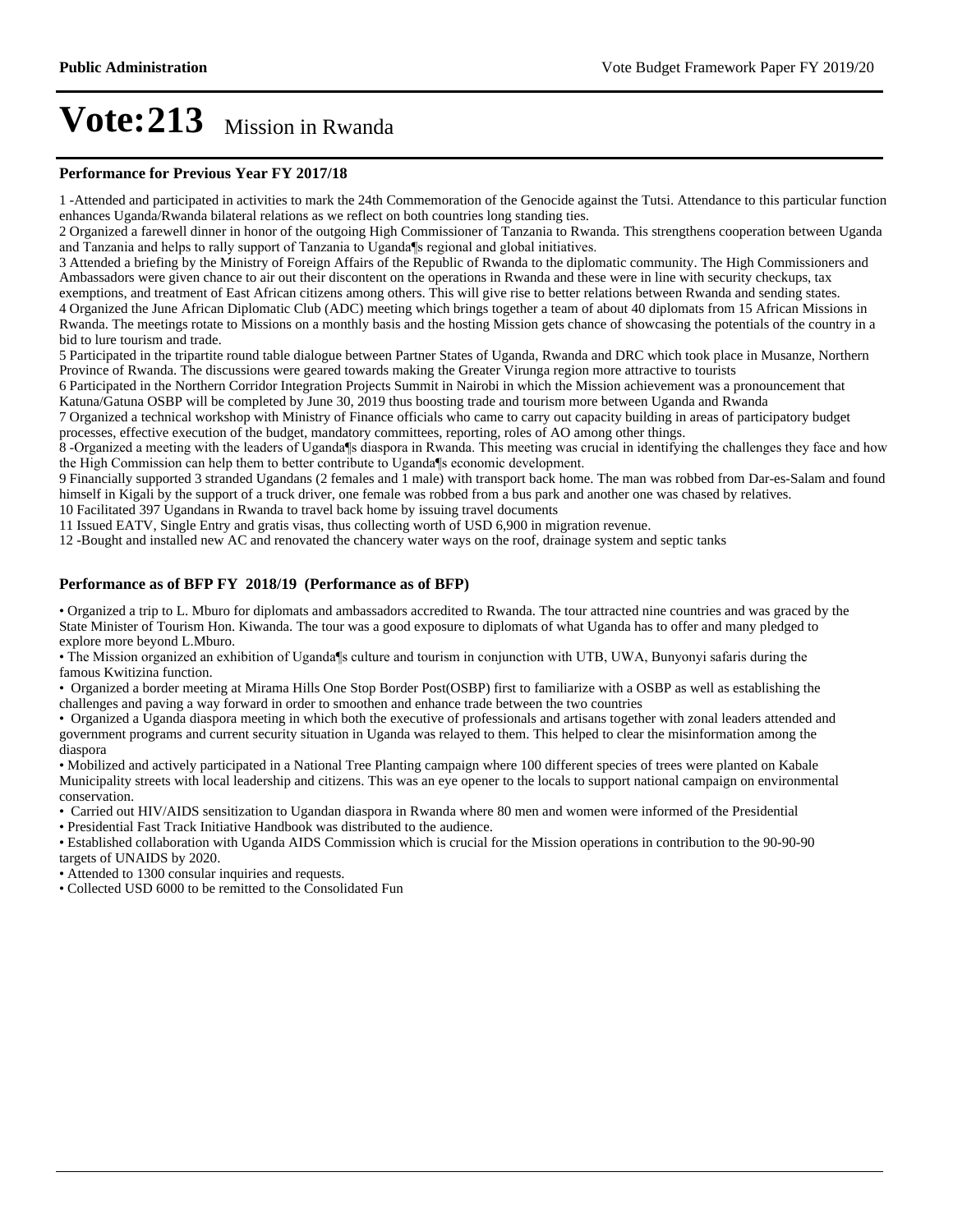#### **FY 2019/20 Planned Outputs**

Regional peace and security Regional integration Public diplomacy and enhanced Uganda's Image Protocol services Visas issued , travel documents issued Handled and addressed consular cases. Organised Diaspora Cross cutting issues

- Monitoring Reports on the Operation of the Border Posts, Northern Corridor Integrations projects, negotiated non-tariff barriers
- Updated website on the expos.
- Bulletin on Trade, Tourism and Education expo.
- Tourists to Uganda from Rwanda
- Updated Register on linked businesses between the two countries.

Official residence in place

Strengthened institution

### **Medium Term Plans**

- Facilitate trade and Investment
- Continuous lobby for harmonised positions on various issues of mutual interest in the context of deepening economic integration
- Facilitate promotion of tourism, education and investment
- Provide protocol and Consular services
- Engaging diaspora for national development
- Integrating crosscutting issues for national development

#### **Efficiency of Vote Budget Allocations**

The High Commission has been funded 78% across the Recurrent Budget for Financial Year 2018/9 .

#### **Vote Investment Plans**

- Acquisition of an Official Residence
- Repainting and refilling cracks on the Chancery Perimeter Wall

#### **Major Expenditure Allocations in the Vote for FY 2019/20**

1. Allowances

2. Rent

3 Maintenance of Property and Equipment.

4. Insurance for property and vehicles.

#### **V3: PROGRAMME OUTCOMES, OUTCOME INDICATORS AND PROPOSED BUDGET ALLOCATION**

#### **Table V3.1: Programme Outcome and Outcome Indicators**

**Vote Controller:** 

**Programme : 52 Overseas Mission Services**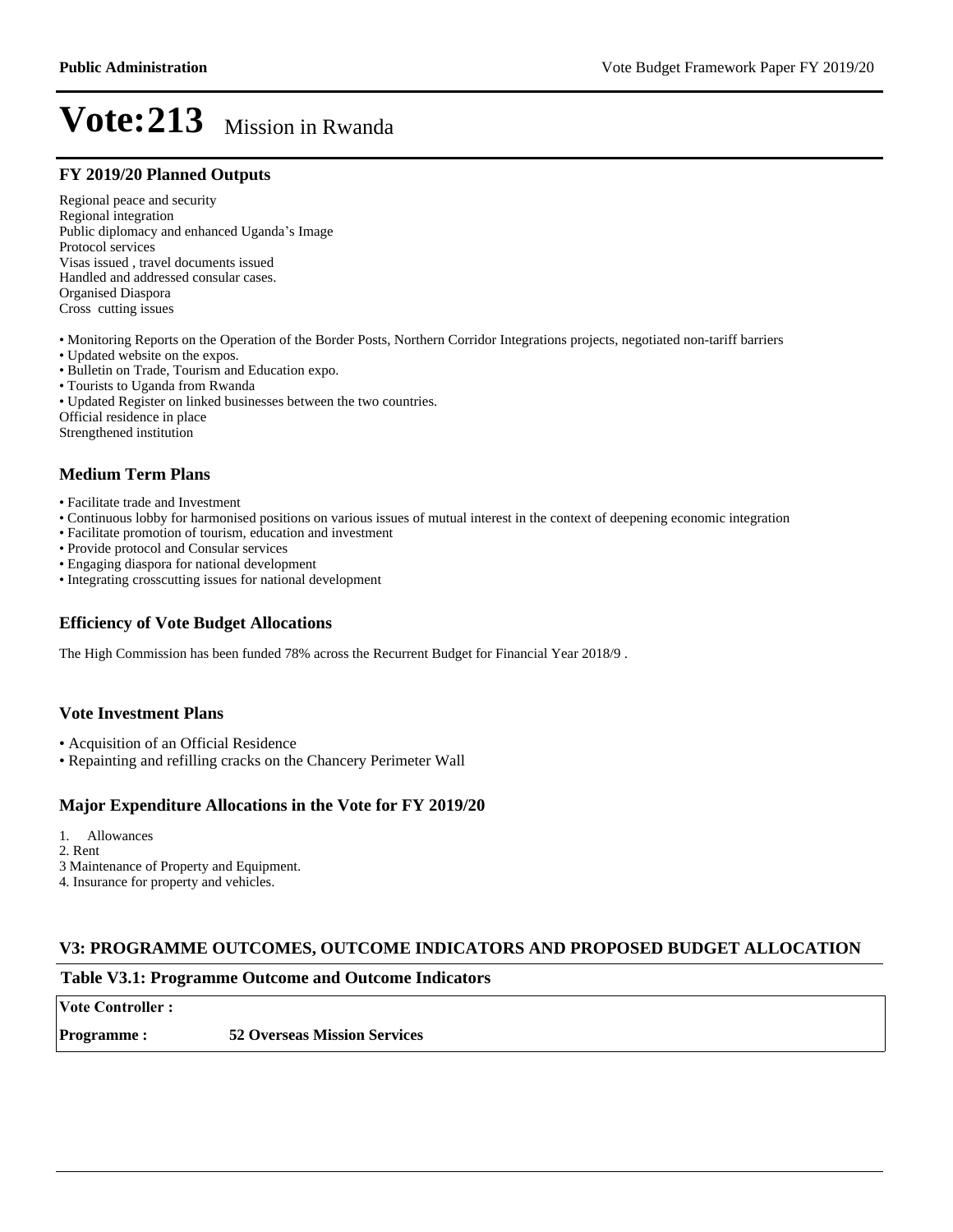| <b>Programme Objective:</b><br><b>Responsible Officer:</b>      | 1. Promote Regional and International Peace & Security 2. Promote Commercial & Economic Diplomacy<br>3. Promote Regional Integration 4. Promote Uganda's Public Diplomacy and Enhancement of her Image<br>in Rwanda 5. Provide Diplomatic, Protocol & Consular Services 6. Mobilize the Diaspora for National<br>Development 7. Strengthen Institutional Capacity 8. Integrating cross-cutting issues of gender equity,<br>HIV/AIDS and Environment for national development |                          |                          |                  |                 |                          |                          |                          |
|-----------------------------------------------------------------|------------------------------------------------------------------------------------------------------------------------------------------------------------------------------------------------------------------------------------------------------------------------------------------------------------------------------------------------------------------------------------------------------------------------------------------------------------------------------|--------------------------|--------------------------|------------------|-----------------|--------------------------|--------------------------|--------------------------|
|                                                                 |                                                                                                                                                                                                                                                                                                                                                                                                                                                                              |                          |                          |                  |                 |                          |                          |                          |
|                                                                 | <b>Accounting Officer</b>                                                                                                                                                                                                                                                                                                                                                                                                                                                    |                          |                          |                  |                 |                          |                          |                          |
| <b>Programme Outcome:</b>                                       | Enhanced national Security, Development, country's image abroad and well being of Ugandans                                                                                                                                                                                                                                                                                                                                                                                   |                          |                          |                  |                 |                          |                          |                          |
|                                                                 | Sector Outcomes contributed to by the Programme Outcome                                                                                                                                                                                                                                                                                                                                                                                                                      |                          |                          |                  |                 |                          |                          |                          |
| 1. Improved regional and International Relations                |                                                                                                                                                                                                                                                                                                                                                                                                                                                                              |                          |                          |                  |                 |                          |                          |                          |
|                                                                 | <b>Performance Targets</b>                                                                                                                                                                                                                                                                                                                                                                                                                                                   |                          |                          |                  |                 |                          |                          |                          |
| <b>Programme Performance Indicators (Output)</b>                |                                                                                                                                                                                                                                                                                                                                                                                                                                                                              | 2017/18<br><b>Actual</b> | 2018/19<br><b>Target</b> | <b>Base year</b> | <b>Baseline</b> | 2019/20<br><b>Target</b> | 2020/21<br><b>Target</b> | 2021/22<br><b>Target</b> |
| • Number of cooperation frameworks negotiated<br>and concluded. |                                                                                                                                                                                                                                                                                                                                                                                                                                                                              |                          |                          |                  | 2               |                          | 6                        |                          |
| • Percentage Change of Foreign Exchange<br>inflow               |                                                                                                                                                                                                                                                                                                                                                                                                                                                                              | 4%                       |                          |                  |                 | $4\%$                    | 5%                       | 6%                       |
| • Rating of Uganda's image abroad.                              |                                                                                                                                                                                                                                                                                                                                                                                                                                                                              | 75                       |                          |                  |                 | 80                       | 80                       | 80                       |

## **Table V3.2: Past Expenditure Outturns and Medium Term Projections by Programme**

| Billion Uganda shillings          | 2017/18        | 2018/19                                   |        | 2019-20                          | <b>MTEF Budget Projections</b> |         |         |         |
|-----------------------------------|----------------|-------------------------------------------|--------|----------------------------------|--------------------------------|---------|---------|---------|
|                                   | <b>Outturn</b> | <b>Approved Spent By</b><br><b>Budget</b> | End O1 | <b>Proposed</b><br><b>Budget</b> | 2020-21                        | 2021-22 | 2022-23 | 2023-24 |
| <b>Vote:213 Mission in Rwanda</b> |                |                                           |        |                                  |                                |         |         |         |
| 52 Overseas Mission Services      | 2.658          | 2.957                                     | 1.132  | 2.957                            | 2.957                          | 2.957   | 2.957   | 2.957   |
| <b>Total for the Vote</b>         | 2.658          | 2.957                                     | 1.132  | 2.957                            | 2.957                          | 2.957   | 2.957   | 2.957   |

## **V4: SUBPROGRAMME PAST EXPENDITURE OUTTURNS AND PROPOSED BUDGET ALLOCATIONS**

### **Table V4.1: Past Expenditure Outturns and Medium Term Projections by SubProgramme**

| 2017/18<br><b>FY 2018/19</b><br>Billion Uganda shillings |                       | 2019-20               | <b>Medium Term Projections</b> |                                  |         |             |             |             |
|----------------------------------------------------------|-----------------------|-----------------------|--------------------------------|----------------------------------|---------|-------------|-------------|-------------|
|                                                          | <b>Outturn Budget</b> | <b>Approved Spent</b> | $ $ By<br><b>End Sep</b>       | <b>Proposed</b><br><b>Budget</b> | 2020-21 | $2021 - 22$ | $2022 - 23$ | $2023 - 24$ |
| <b>Programme: 52 Overseas Mission Services</b>           |                       |                       |                                |                                  |         |             |             |             |
| 01 Headquarters Kigali                                   | 2.524                 | 2.937                 | 1.129                          | 2.937                            | 2.937   | 2.937       | 2.937       | 2.937       |
| 0404 Strengthening Mission in Rwanda                     | 0.134                 | 0.020                 | 0.003                          | 0.020                            | 0.020   | 0.020       | 0.020       | 0.020       |
| <b>Total For the Programme: 52</b>                       | 2.658                 | 2.957                 | 1.132                          | 2.957                            | 2.957   | 2.957       | 2.957       | 2.957       |
| <b>Total for the Vote:213</b>                            | 2.658                 | 2.957                 | 1.132                          | 2.957                            | 2.957   | 2.957       | 2.957       | 2.957       |

N / A

## **Table V4.3: Major Capital Investment (Capital Purchases outputs over 0.5Billion)**